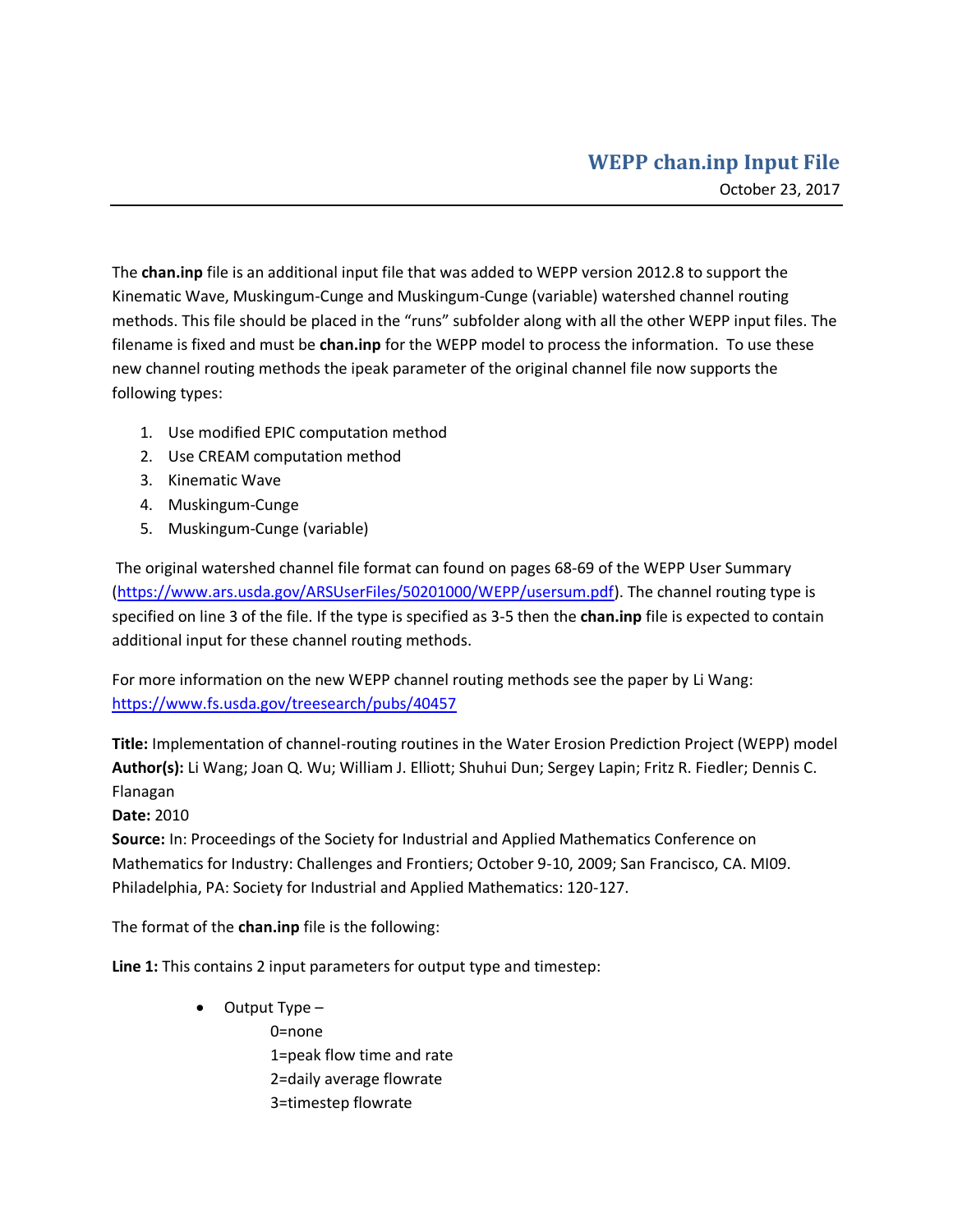• Timestep for routing (seconds)

**Line 2**: Unit area baseflow coefficient  $(m^3/s/m^2)$  , range 1e-6 or smaller

**Line 3:** Number of channels in the watershed

**Line 4:** Channel element identifiers. These match the identifiers used in the channel structure file. WEPP watershed identifiers are numbered with the hillslopes starting at ID #1 followed by the channels. See the WEPP User Summary pages 64-66

[\(https://www.ars.usda.gov/ARSUserFiles/50201000/WEPP/usersum.pdf\)](https://www.ars.usda.gov/ARSUserFiles/50201000/WEPP/usersum.pdf) for how watershed elements are identified.

## **Example chan.inp file:**

This represents a 3 channel watershed with 5 hillslopes, daily average flowrate outputs, 10 minute timestep for routing (600 seconds), 7e-07 unit area baseflow coefficient. The runoff peak calculation method is not specified in this file but in the main channel input file.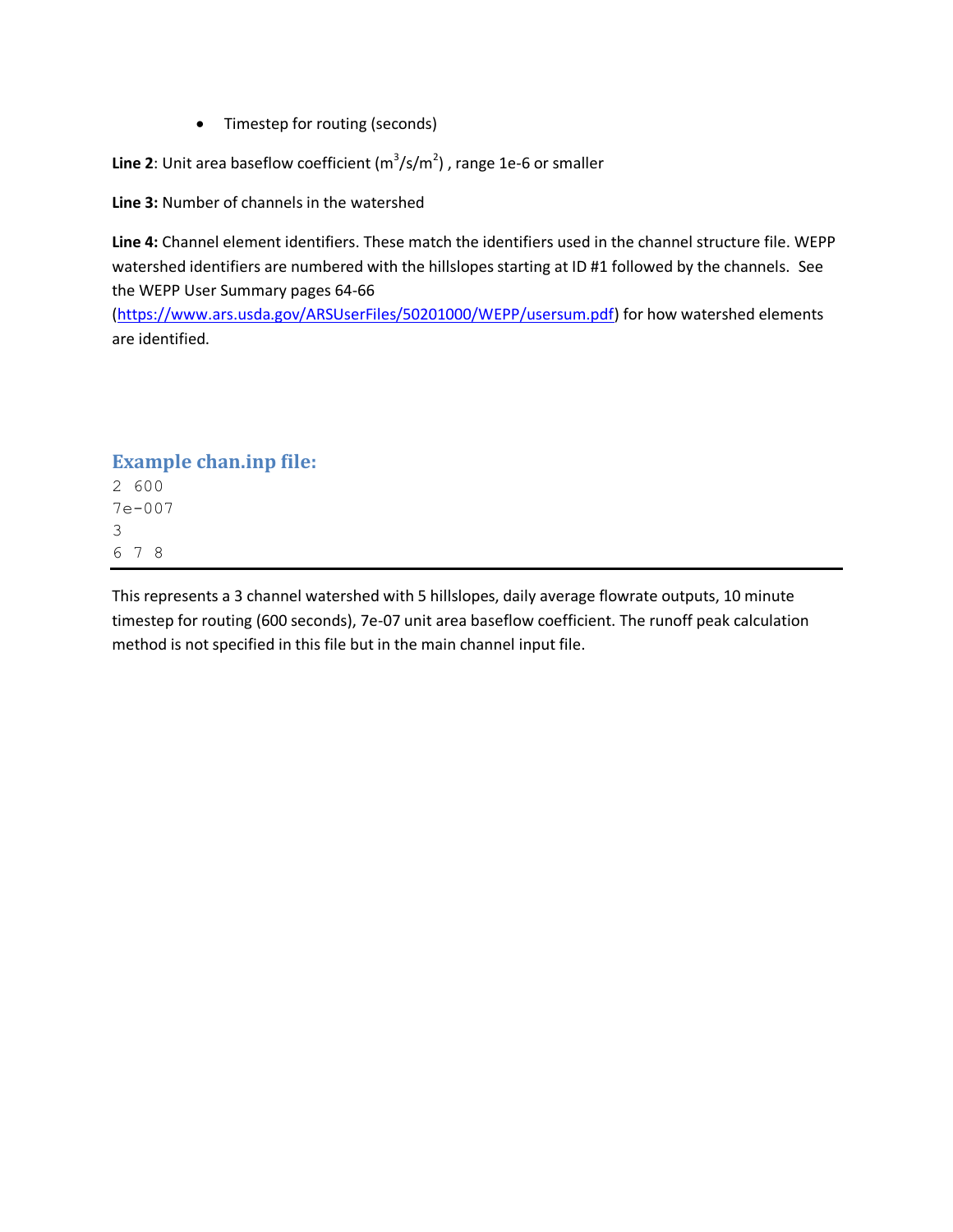

## **Additional Output Files**

**Channel Water Balance**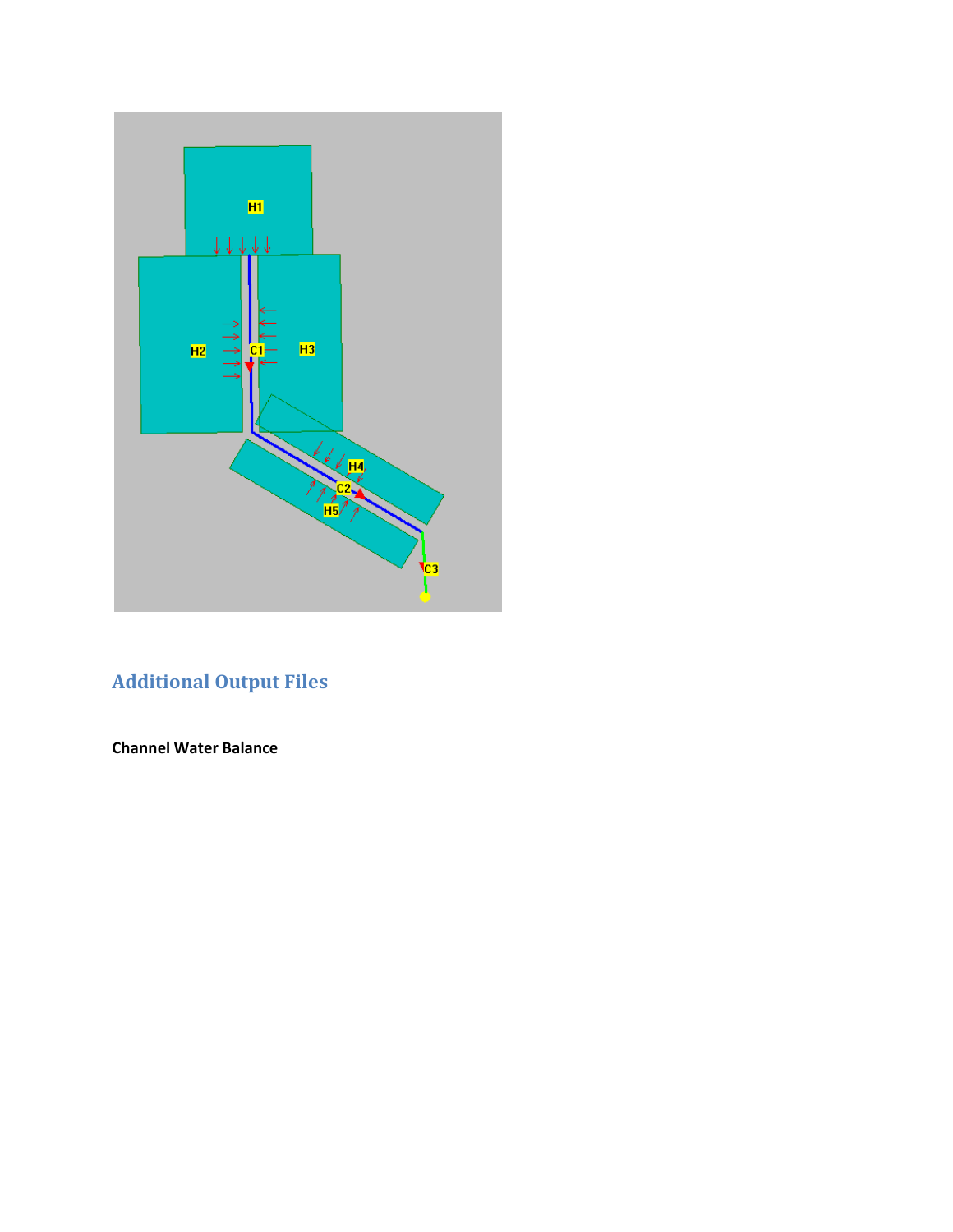| Channel Water Balance                                                                                                                                                                                                                                                                                                                                                                                                                                   |          |                    |                      |               |         |         |          |       |         |  |
|---------------------------------------------------------------------------------------------------------------------------------------------------------------------------------------------------------------------------------------------------------------------------------------------------------------------------------------------------------------------------------------------------------------------------------------------------------|----------|--------------------|----------------------|---------------|---------|---------|----------|-------|---------|--|
| Inflow = Total inflow above channel outlet, includes baseflow, all sources $m \wedge 3$<br>Outflow = Water flow out of channel outlet, m^3<br>Storage = Water surface storage at the end of the day, $m \wedge 3$<br>Baseflow = Portion of inflow from baseflow, m^3<br>$Loss = Transmission loss in channel, inflation, m1$<br>Balance = Water balance error at end of day, 0=balanced $m \wedge 3$<br>inflow-outflow-loss-(change in surface storage) |          |                    |                      |               |         |         |          |       |         |  |
| Year                                                                                                                                                                                                                                                                                                                                                                                                                                                    | Day      |                    | $E1mt\_ID$ $Chan_ID$ | <b>Inflow</b> | outflow | Storage | Baseflow | Loss  | Balance |  |
| 1                                                                                                                                                                                                                                                                                                                                                                                                                                                       |          | 6                  |                      | 3819.55       | 3797.07 | 45.82   | 3819.55  | 22.49 | 0.00    |  |
|                                                                                                                                                                                                                                                                                                                                                                                                                                                         |          | 7                  |                      | 4893.09       | 4838.18 | 113.09  | 1096.02  | 9.09  | 0.00    |  |
| 1111111111111111111                                                                                                                                                                                                                                                                                                                                                                                                                                     | 11222334 |                    | 2312312312312312312  | 4838.18       | 4721.92 | 135.30  | 0.00     | 3.17  | 0.00    |  |
|                                                                                                                                                                                                                                                                                                                                                                                                                                                         |          | 867867867867867867 |                      | 3819.55       | 3813.23 | 45.92   | 3819.55  | 6.23  | 0.00    |  |
|                                                                                                                                                                                                                                                                                                                                                                                                                                                         |          |                    |                      | 4909.25       | 4906.43 | 113.40  | 1096.02  | 2.51  | 0.00    |  |
|                                                                                                                                                                                                                                                                                                                                                                                                                                                         |          |                    |                      | 4906.43       | 4905.21 | 135.68  | 0.00     | 0.85  | 0.00    |  |
|                                                                                                                                                                                                                                                                                                                                                                                                                                                         |          |                    |                      | 3819.55       | 3819.06 | 45.95   | 3819.55  | 0.46  | 0.00    |  |
|                                                                                                                                                                                                                                                                                                                                                                                                                                                         |          |                    |                      | 4915.09       | 4914.79 | 113.50  | 1096.02  | 0.19  | 0.00    |  |
|                                                                                                                                                                                                                                                                                                                                                                                                                                                         |          |                    |                      | 4914.79       | 4913.94 | 135.81  | 0.00     | 0.72  | 0.00    |  |
|                                                                                                                                                                                                                                                                                                                                                                                                                                                         |          |                    |                      | 3819.55       | 3819.02 | 45.95   | 3819.55  | 0.54  | 0.00    |  |
|                                                                                                                                                                                                                                                                                                                                                                                                                                                         | 44556666 |                    |                      | 4915.04       | 4914.83 | 113.50  | 1096.02  | 0.22  | 0.00    |  |
|                                                                                                                                                                                                                                                                                                                                                                                                                                                         |          |                    |                      | 4914.83       | 4914.03 | 135.81  | 0.00     | 0.80  | 0.00    |  |
|                                                                                                                                                                                                                                                                                                                                                                                                                                                         |          |                    |                      | 3819.55       | 3812.89 | 45.92   | 3819.55  | 6.70  | 0.00    |  |
|                                                                                                                                                                                                                                                                                                                                                                                                                                                         |          |                    |                      | 4908.91       | 4906.32 | 113.39  | 1096.02  | 2.71  | 0.00    |  |
|                                                                                                                                                                                                                                                                                                                                                                                                                                                         |          |                    |                      | 4906.32       | 4905.85 | 135.67  | 0.00     | 0.61  | 0.00    |  |
|                                                                                                                                                                                                                                                                                                                                                                                                                                                         |          |                    |                      | 3819.55       | 3819.00 | 45.95   | 3819.55  | 0.52  | 0.00    |  |
|                                                                                                                                                                                                                                                                                                                                                                                                                                                         |          |                    |                      | 4915.03       | 4914.70 | 113.50  | 1096.02  | 0.21  | 0.00    |  |
|                                                                                                                                                                                                                                                                                                                                                                                                                                                         |          |                    |                      | 4914.70       | 4913.78 | 135.81  | 0.00     | 0.78  | 0.00    |  |
|                                                                                                                                                                                                                                                                                                                                                                                                                                                         |          |                    |                      | 3819.55       | 3813.05 | 45.92   | 3819.55  | 6.54  | 0.00    |  |
|                                                                                                                                                                                                                                                                                                                                                                                                                                                         |          |                    |                      | 4909.07       | 4906.54 | 113.39  | 1096.02  | 2.64  | 0.00    |  |
|                                                                                                                                                                                                                                                                                                                                                                                                                                                         |          | 8                  | 3                    | 4906.54       | 4906.08 | 135.67  | 0.00     | 0.60  | 0.00    |  |

## **Channel Routing Output – Peak Flow Time and Rate (output type 1)**

| Channel Routing Output<br>Kinematic wave method |                                            |                |                         |              |                                                                    |  |  |
|-------------------------------------------------|--------------------------------------------|----------------|-------------------------|--------------|--------------------------------------------------------------------|--|--|
| Peak Flow Time and Rate                         |                                            |                |                         |              |                                                                    |  |  |
| Year<br>1                                       | Day                                        | 6              | 1                       | 600.         | $E1mt\_ID$ Chan $ID$ Time(s) Peak $_D$ ischarge(m^3/s)<br>4.39E-02 |  |  |
|                                                 |                                            | 7              |                         | 600.         | $5.65E-02$                                                         |  |  |
|                                                 |                                            | 8              |                         | 600.         | $5.65E-02$                                                         |  |  |
|                                                 |                                            | 6              |                         | 42000.       | $4.41E-02$                                                         |  |  |
|                                                 |                                            | 7              |                         | 45600.       | $5.68E-02$                                                         |  |  |
|                                                 |                                            | 8              |                         | 45600.       | $5.68E-02$                                                         |  |  |
|                                                 |                                            | 6              |                         | 40800.       | 4.42E-02                                                           |  |  |
|                                                 | 1122233344                                 | 7              |                         | 42000.       | $5.69E-02$                                                         |  |  |
|                                                 |                                            | 8              |                         | 42000.       | 5.69E-02                                                           |  |  |
|                                                 |                                            | 6              |                         | 600.         | 4.42E-02                                                           |  |  |
|                                                 |                                            | 7              |                         | 600.         | $5.69E-02$                                                         |  |  |
|                                                 |                                            | 8              |                         | 600.         | $5.69E-02$                                                         |  |  |
|                                                 |                                            | 6              |                         | 600.         | 4.42E-02                                                           |  |  |
|                                                 |                                            | 7              |                         | 600.         | 5.69E-02                                                           |  |  |
|                                                 |                                            | 8              |                         | 600.         | $5.69E-02$                                                         |  |  |
|                                                 |                                            | 6              |                         | 40800.       | 4.42E-02                                                           |  |  |
|                                                 |                                            | 7              |                         | 43800.       | 5.69E-02                                                           |  |  |
|                                                 | 45556667                                   | 8              |                         | 44400.       | $5.69E-02$                                                         |  |  |
|                                                 | 7                                          | 6<br>7         |                         | 600.         | 4.42E-02                                                           |  |  |
|                                                 | $\overline{7}$                             | 8              |                         | 600.<br>600. | $5.69E-02$<br>$5.69E-02$                                           |  |  |
|                                                 |                                            | 6              |                         | 40800.       | 4.42E-02                                                           |  |  |
| 1111111111111111111111111                       | $\begin{array}{c} 8 \\ 8 \\ 8 \end{array}$ | 7              | 23123123123123123123123 | 43800.       | $5.69E-02$                                                         |  |  |
|                                                 |                                            | 8              |                         | 43200.       | $5.69E-02$                                                         |  |  |
| 1                                               | 9                                          | 6              |                         | 600.         | 4.42E-02                                                           |  |  |
| Ŧ.                                              | $\Omega$                                   | $\overline{7}$ | $\frac{1}{2}$           | 600          | 5.605.02                                                           |  |  |

**Channel Routing Output – Daily Average Flow Rate (output type 2)**